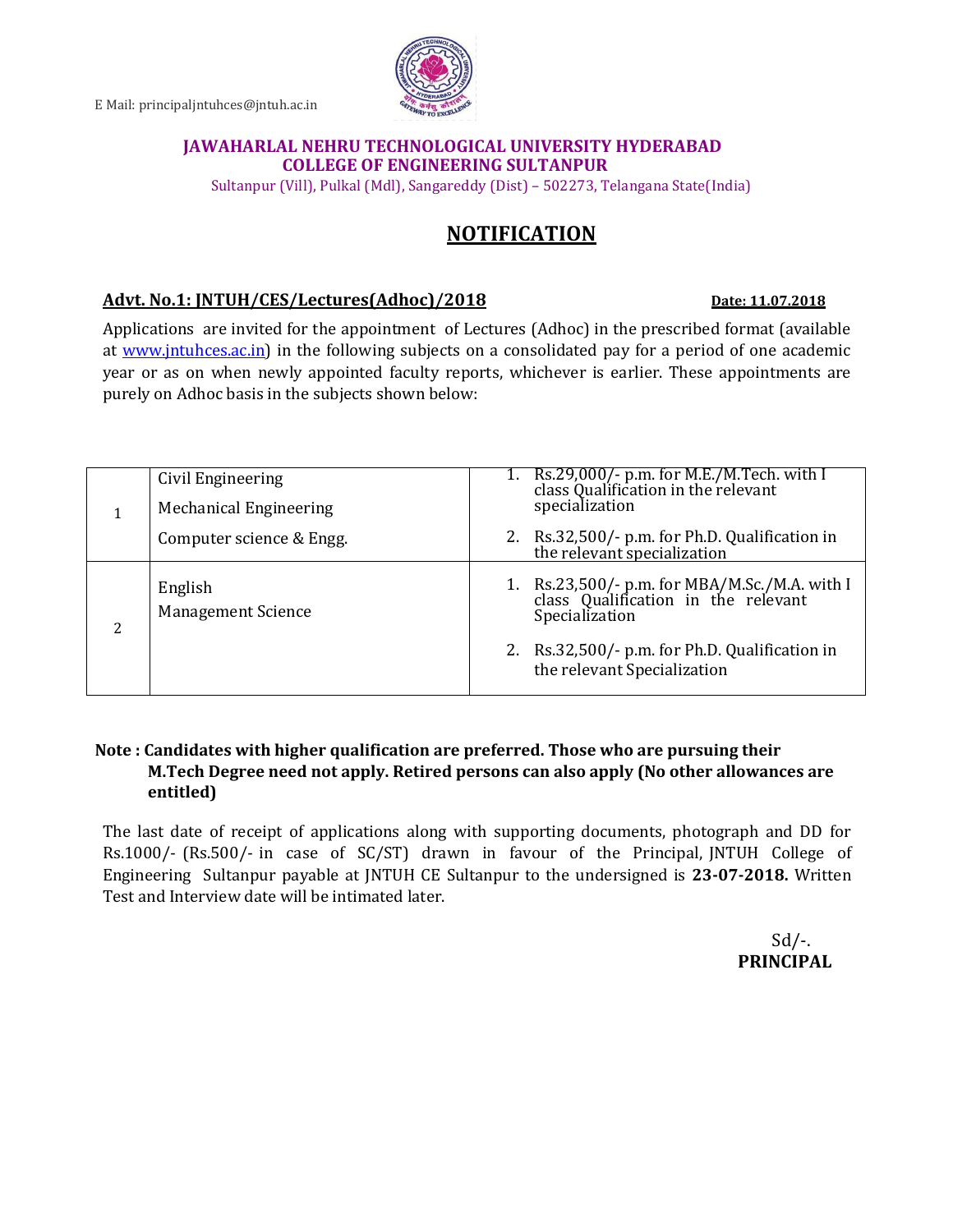

# JAWAHARLAL NEHRU TECHNOLOGICAL UNIVERSITY HYDERABAD COLLEGE OF ENGINEERING SULTANPUR

Sultanpur (V), Pulkal (M),Sangareddy-502273, Telangana State (India)

# ---------------------------------------------------------------------------------------------------------------------------------- **APPLICATION FORM FOR LECTURERS (Adhoc)/ACADEMIC ASSISTANTS**

|  | Recent<br>Passport Size |       |  |
|--|-------------------------|-------|--|
|  |                         | Photo |  |
|  |                         |       |  |
|  |                         |       |  |
|  |                         |       |  |
|  |                         |       |  |
|  |                         |       |  |
|  |                         |       |  |
|  |                         |       |  |

## **Payment Details :**

| No<br>DD | Date | Name of the Bank & Branch | Amount |  |
|----------|------|---------------------------|--------|--|
|          |      |                           |        |  |

**NOTE** : Crossed DD for Rs.1000/- (Rs.500/- in case of SC/ST candidates) drawn in favour of **The Principal, JNTUH College of Engineering Sultanpur** must be enclosed. The application without the crossed DD will not be considered.

## **Educational Details :**

(Please provide the Educational details from  $6<sup>th</sup>$  Class to Highest Qualification)

| S.No | Name of the | Name of the      | Place | <u>c</u><br>Name of the Board | $\tilde{\phantom{a}}$<br>$%$ of | $\overline{\phantom{a}}$<br>Class or | Area of        |
|------|-------------|------------------|-------|-------------------------------|---------------------------------|--------------------------------------|----------------|
|      | Exam        | School / College |       | University                    | Marks                           | Division                             | Specialization |
|      |             |                  |       |                               |                                 |                                      |                |
|      |             |                  |       |                               |                                 |                                      |                |
|      |             |                  |       |                               |                                 |                                      |                |
|      |             |                  |       |                               |                                 |                                      |                |
|      |             |                  |       |                               |                                 |                                      |                |
|      |             |                  |       |                               |                                 |                                      |                |
|      |             |                  |       |                               |                                 |                                      |                |
|      |             |                  |       |                               |                                 |                                      |                |
|      |             |                  |       |                               |                                 |                                      |                |
|      |             |                  |       |                               |                                 |                                      |                |
|      |             |                  |       |                               |                                 |                                      |                |
|      |             |                  |       |                               |                                 |                                      |                |